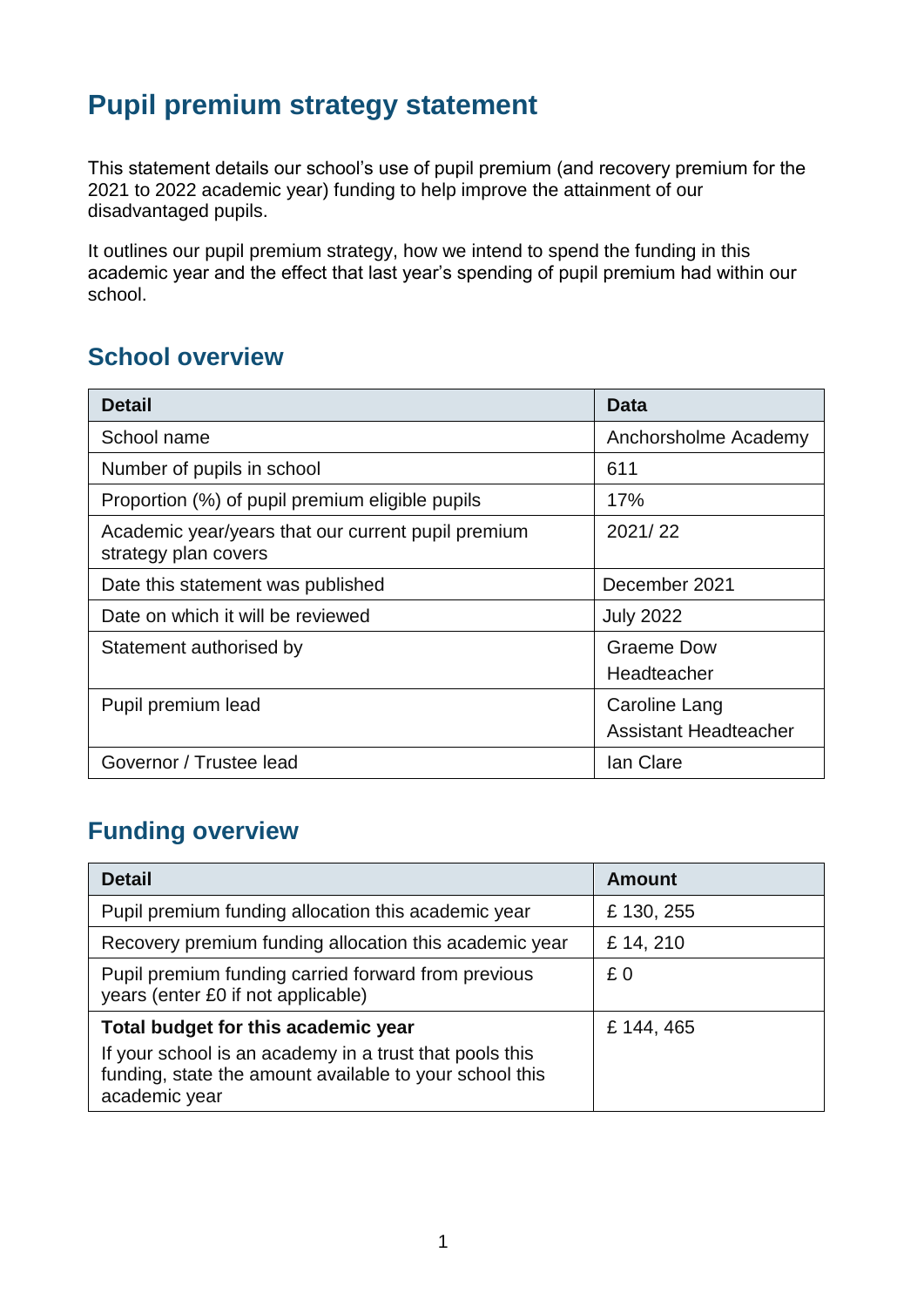# **Part A: Pupil premium strategy plan**

## **Statement of intent**

At Anchorsholme Academy, our intention is for all pupils to be confident, collaborative, creative and communicative learners. We have high aspirations for our pupils irrespective of background and we target our Pupil Premium Funding in order to ensure that our disadvantaged pupils receive the highest quality of education possible.

Our objective is to support pupils' social, academic and cultural growth through high quality teaching and targeted support which meets the specific needs of disadvantaged pupils. We recognise that disadvantaged pupils can face a wide range of social, economic and emotional barriers which can affect their well-being and academic progress. Our Pupil Premium Funding supports us in meeting the needs of other vulnerable pupils whether disadvantaged or not.

Our approach to developing a curriculum based on the needs of all our pupils has high quality teaching at its heart. We recognise that investing in CPD for staff and focusing on areas in which disadvantaged pupils require the greatest support will help to close the attainment gap whilst improving outcomes for all pupils including high attainers.

Our strategy is also integral to wider school plans for education recovery providing support through 1-1 and small group tutoring for pupils whose education has been worse affected, including non-disadvantaged pupils.

Use of Pupil Premium Funding is informed by robust assessment data but is also responsive to the ongoing and new challenges which face our pupils. To ensure that our approaches are effective we will:

- Provide all teachers with high quality CPD to ensure that pupils access effective quality first teaching
- Provide targeted intervention and support to quickly address identified gaps in learning including the use of small group work, 1:1 tuition
- Target funding to ensure that all pupils have access to trips, residentials and first hand learning experiences
- Provide opportunities for all pupils to participate in enrichment activities including sport and music
- Provide appropriate nurture support to enable pupils to access learning within and beyond the classroom.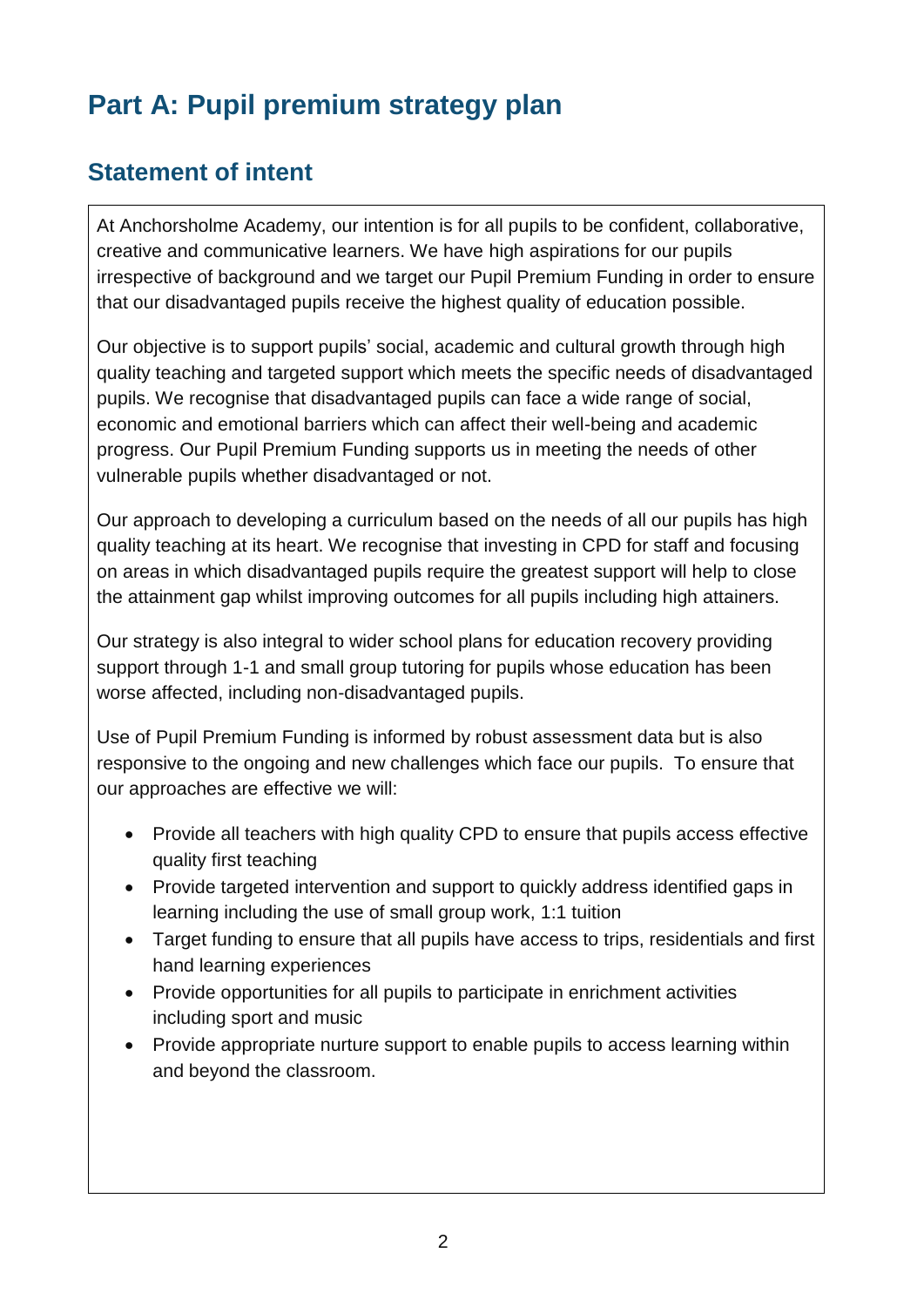Key Principals:

We will ensure that effective teaching, learning and assessment meets the needs of all pupils through the rigorous analysis of data. Class teachers will identify through the class pupil premium plan specific intervention and support for individual pupils which will be reviewed at least termly. Alongside academic support, we will ensure that those pupils who have social, emotional and mental health needs will access high quality provision from appropriately trained adults

## **Challenges**

This details the key challenges to achievement that we have identified among our disadvantaged pupils.

| <b>Challenge</b><br>number | <b>Detail of challenge</b>                                                                                                                                                                                                                                                                          |
|----------------------------|-----------------------------------------------------------------------------------------------------------------------------------------------------------------------------------------------------------------------------------------------------------------------------------------------------|
| 1                          | Observations, discussions and assessment data indicates under developed<br>oral language skills and vocabulary gaps among disadvantaged pupils. These<br>differences are evident from Foundation Stage through to KS2 and are<br>generally more prevalent in disadvantaged pupils than their peers. |
| $\overline{2}$             | Observations, formative and summative assessment data (internal)<br>demonstrate that the writing attainment of disadvantaged pupils is below that<br>of non-disadvantaged pupils at the end of FS, KS1 and KS2                                                                                      |
| 3                          | Observations, formative and summative assessment data (internal)<br>demonstrate that the reading attainment of disadvantaged pupils is below that<br>of non-disadvantaged pupils at the end of KS2                                                                                                  |
| 4                          | Observations, formative and summative assessment data (internal)<br>demonstrate that the maths attainment of disadvantaged pupils is below that of<br>non-disadvantaged pupils at the end of FS, KS1 and KS2                                                                                        |
| 5                          | SEND data demonstrates that a number of pupils (several disadvantaged) in<br>FS and KS1 require access to speech and language support                                                                                                                                                               |
| 6                          | Assessments and observations indicate that the education and well-being of<br>disadvantaged pupils have been impacted by partial school closures leading to<br>significant knowledge gaps and pupils falling further behind age-related<br>expectations                                             |
| $\overline{7}$             | A lack of enrichment activities during the pandemic and school closures has<br>impacted on the opportunities to build cultural capital for all pupils. This<br>challenge particularly affects disadvantaged pupils and impacts on their<br>attainment.                                              |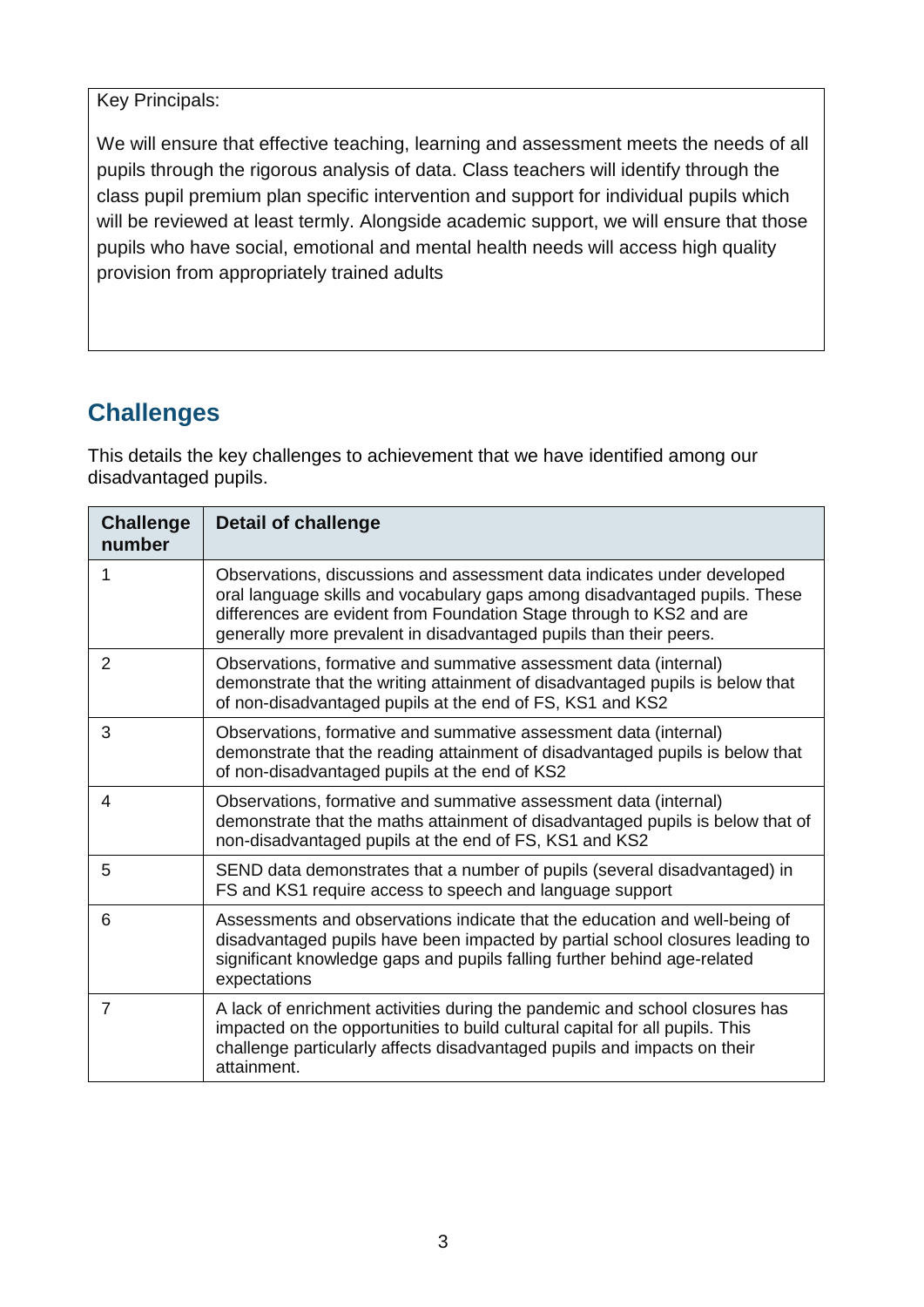## **Intended outcomes**

This explains the outcomes we are aiming for **by the end of our current strategy plan**, and how we will measure whether they have been achieved.

| <b>Intended outcome</b>                                                                                    | <b>Success criteria</b>                                                                                                                                                                                                                                        |  |  |  |
|------------------------------------------------------------------------------------------------------------|----------------------------------------------------------------------------------------------------------------------------------------------------------------------------------------------------------------------------------------------------------------|--|--|--|
| Improved oral language skills and<br>vocabulary among disadvantaged<br>pupils                              | Assessments and observations indicate significantly<br>improved oral language among disadvantaged pupils.<br>This is evident when triangulated with other sources of<br>evidence including pupil engagement, book scrutiny and<br>ongoing formative assessment |  |  |  |
| Improved writing attainment<br>among disadvantaged pupils                                                  | KS1 and KS2 writing outcomes show that more than<br>70% of disadvantaged pupils meet the expected<br>standard                                                                                                                                                  |  |  |  |
| Improved reading attainment<br>among disadvantaged pupils at<br>the end of KS2                             | KS2 reading outcomes show that more than 70% of<br>disadvantaged pupils meet the expected standard                                                                                                                                                             |  |  |  |
| Improved maths attainment<br>among disadvantaged pupils                                                    | KS1 and KS2 maths outcomes show that more than<br>70% of disadvantaged pupils meet the expected<br>standard                                                                                                                                                    |  |  |  |
| Disadvantaged pupils with speech<br>and language needs in FS and<br>KS1 meet Early Intervention<br>targets | Disadvantaged pupils accessing speech and language<br>interventions make significant progress towards their EI<br>targets and in some cases are able to be discharged<br>from NHS SALT                                                                         |  |  |  |
| To achieve and sustain improved                                                                            | Sustained levels of well-being demonstrated by                                                                                                                                                                                                                 |  |  |  |
| well-being for all pupils in our<br>school, particularly our                                               | Qualitative data from student voice, student and<br>$\bullet$<br>parent surveys and staff observations                                                                                                                                                         |  |  |  |
| disadvantaged pupils                                                                                       | A significant reduction in reactive behaviour<br>$\bullet$<br>management and pastoral requirements                                                                                                                                                             |  |  |  |
|                                                                                                            | A significant increase in participation in<br>$\bullet$<br>enrichment activities among disadvantaged<br>pupils                                                                                                                                                 |  |  |  |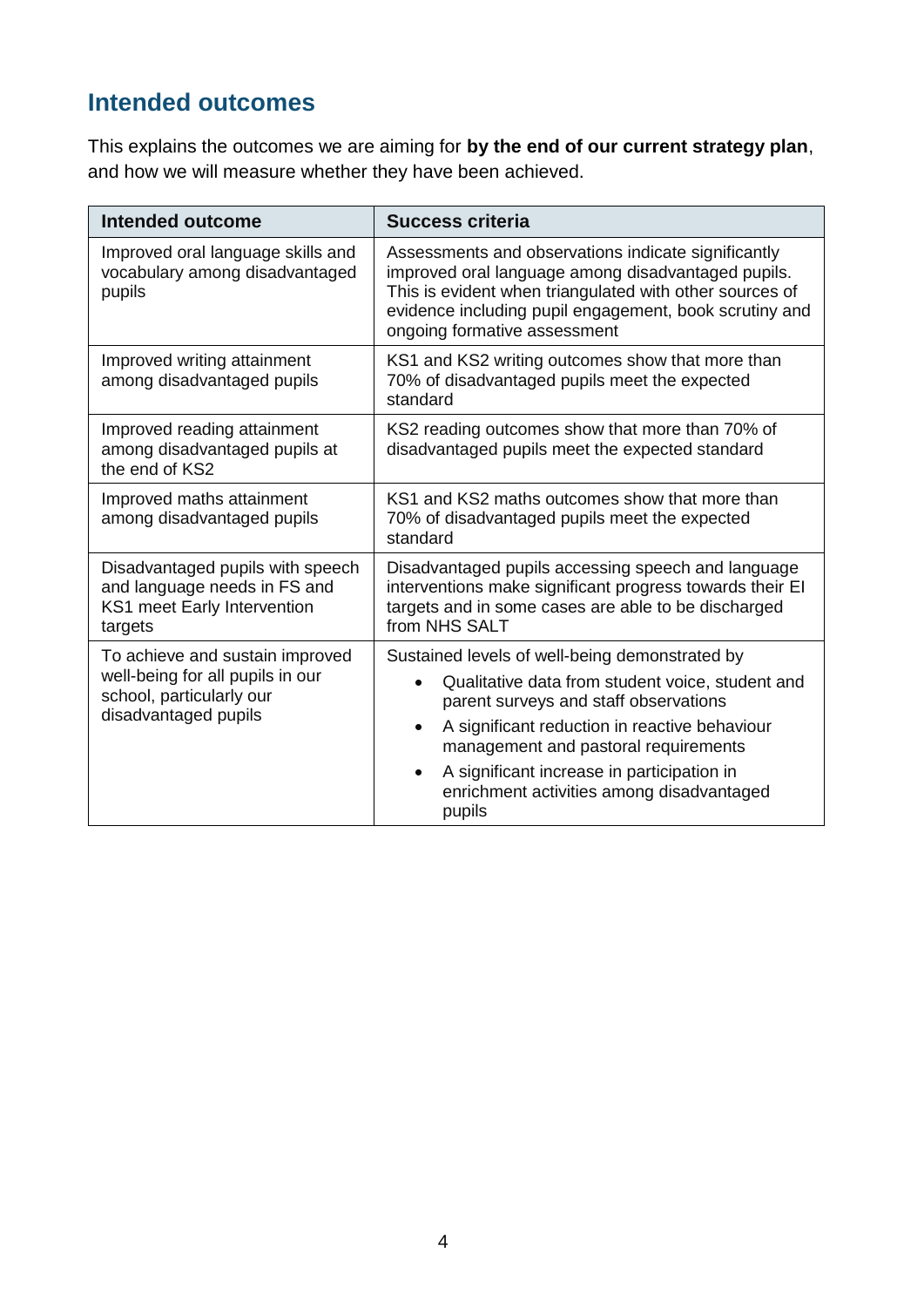## **Activity in this academic year**

This details how we intend to spend our pupil premium (and recovery premium funding) **this academic year** to address the challenges listed above.

#### **Teaching (for example, CPD, recruitment and retention)**

Budgeted cost: £70,000

| <b>Activity</b>                                                                                                                                                                  | Evidence that supports this approach                                                                                                                                                                                                                                                                                                                                                                       | <b>Challenge</b><br>number(s)<br>addressed |
|----------------------------------------------------------------------------------------------------------------------------------------------------------------------------------|------------------------------------------------------------------------------------------------------------------------------------------------------------------------------------------------------------------------------------------------------------------------------------------------------------------------------------------------------------------------------------------------------------|--------------------------------------------|
| Establish a whole school<br>approach to the<br>introduction and<br>embedding of new<br>vocabulary                                                                                | There is evidence that extending pupils'<br>vocabulary by explicitly teaching new words,<br>providing repeated exposure to new words,<br>and providing opportunities for pupils to use<br>new words will have a positive impact on all<br>areas of Literacy<br>https://educationendowmentfoundation.org.uk/<br>education-evidence/guidance-reports/literacy-<br>ks <sub>2</sub>                            | 1236                                       |
| Embedding dialogic<br>activities across the<br>curriculum. These can<br>support pupils to<br>articulate ideas,<br>consolidate<br>understanding and<br>extend vocabulary          | On average, oral language approaches have<br>a high impact on pupil outcomes of 6 months'<br>additional progress.<br>https://educationendowmentfoundation.org.uk/<br>education-evidence/teaching-learning-<br>toolkit/oral-language-interventions                                                                                                                                                          | 12346                                      |
| Enhancement of our<br>writing teaching and<br>curriculum planning in<br>line with DFE and EEF<br>guidance                                                                        | Pupils' writing can be improved by teaching<br>them to successfully plan and monitor their<br>writing. Producing quality writing is a process<br>not a single event. Teaching a number of<br>different strategies is likely to help, depending<br>on the current skills of the writer.<br>https://educationendowmentfoundation.org.uk/<br>education-evidence/guidance-reports/literacy-<br>ks <sub>2</sub> | 26                                         |
| Invest in CPD for<br>teaching assistants in<br>order to support teaching<br>and learning in reading,<br>writing and maths and<br>deliver structured<br>interventions effectively | Investing in professional development for<br>teaching assistants to deliver structured<br>interventions can be a cost-effective approach<br>to improving learner outcomes due to the large<br>difference in efficacy between different<br>deployments of teaching assistants                                                                                                                               | 2, 3, 6                                    |
| Establish a clear<br>structure of triangulation<br>regarding standards of<br>teaching and learning in<br>writing                                                                 | By having a single point of leadership for<br>writing, standards can be effectively monitored<br>by triangulating evidence of standards<br>gathered from observations of teaching and<br>learning, moderation of pupils' writing and<br>analysis of assessment data                                                                                                                                        | 26                                         |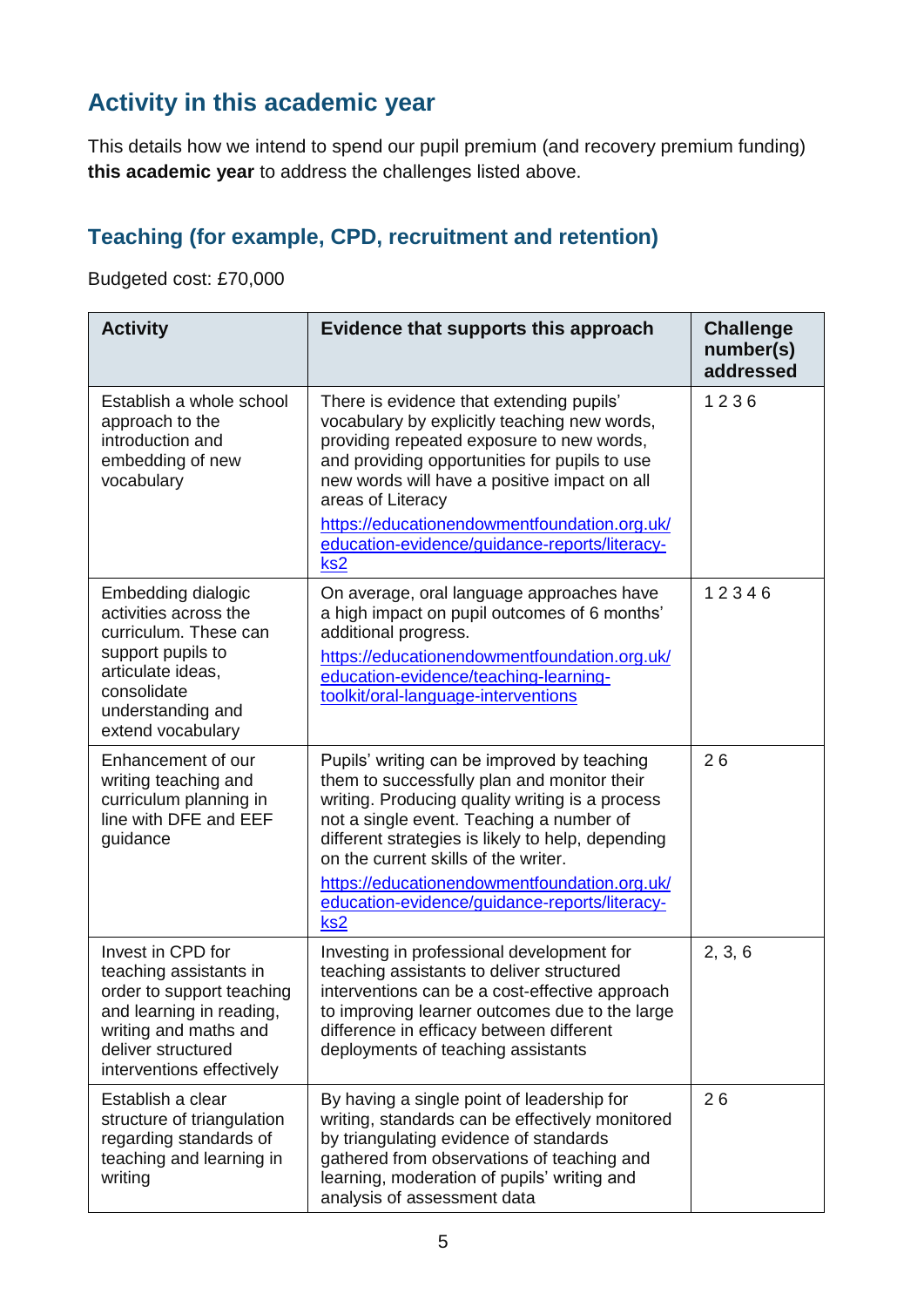| Purchase of Accelerated<br>Reader from Y2 upwards<br>including supplementing<br>reading materials | The EEF's Teaching and Learning Toolkit<br>highlights that approaches supporting reading<br>comprehension can, on average, deliver an<br>additional 6 months progress. The first EEF-<br>funded efficacy trial of AR found pupils who<br>received the programme made three months of<br>additional progress in reading comprehension | 36  |
|---------------------------------------------------------------------------------------------------|--------------------------------------------------------------------------------------------------------------------------------------------------------------------------------------------------------------------------------------------------------------------------------------------------------------------------------------|-----|
| Purchase of standardised<br>diagnostic assessments                                                | Standardised tests can provide reliable insights<br>into the specific strengths and weaknesses of<br>each pupil to ensure that they receive the<br>correct additional support through intervention<br>or teacher instruction<br>Standardised tests   Assessing and                                                                   | 346 |
|                                                                                                   | <b>Monitoring Pupil Progress   Education</b><br><b>Endowment Foundation   EEF</b>                                                                                                                                                                                                                                                    |     |

#### **Targeted academic support (for example, tutoring, one-to-one support structured interventions)**

Budgeted cost: £ 55,000

| <b>Activity</b>                                                                                                                        | Evidence that supports this approach                                                                                                                                                                                                                                                                                                                                                                                                                                         | <b>Challenge</b><br>number(s)<br>addressed |
|----------------------------------------------------------------------------------------------------------------------------------------|------------------------------------------------------------------------------------------------------------------------------------------------------------------------------------------------------------------------------------------------------------------------------------------------------------------------------------------------------------------------------------------------------------------------------------------------------------------------------|--------------------------------------------|
| Purchase of a<br>programme to improve<br>language,<br>communication and<br>vocabulary for pupils with<br>low spoken language<br>skills | On average, oral language approaches have<br>a high impact on pupil outcomes of 6 months'<br>additional progress.<br>https://educationendowmentfoundation.org.uk/ed<br>ucation-evidence/teaching-learning-toolkit/oral-<br>language-interventions                                                                                                                                                                                                                            | 123                                        |
| Additional phonics and<br>reading sessions<br>targeted at<br>disadvantaged pupils that<br>require further support                      | Reading comprehension strategies are high<br>impact on average (+6 months). Alongside<br>phonics it is a crucial component of early reading<br>instruction<br>https://educationendowmentfoundation.org.uk/ed<br>ucation-evidence/teaching-learning-<br>toolkit/reading-comprehension-<br>strategies?utm_source=/education-<br>evidence/teaching-learning-toolkit/reading-<br>comprehension-<br>strategies&utm_medium=search&utm_campaign<br>=site_search&search_term=reading | 136                                        |
| Provide speech and<br>language intervention for<br>SEND pupils many of<br>whom are also<br>disadvantaged                               | Pupils with speech and language difficulties will<br>demonstrate improved oral language skills which<br>will in turn improve academic attainment through<br>increased opportunity for discussion and oral<br>sentence composition                                                                                                                                                                                                                                            | 5                                          |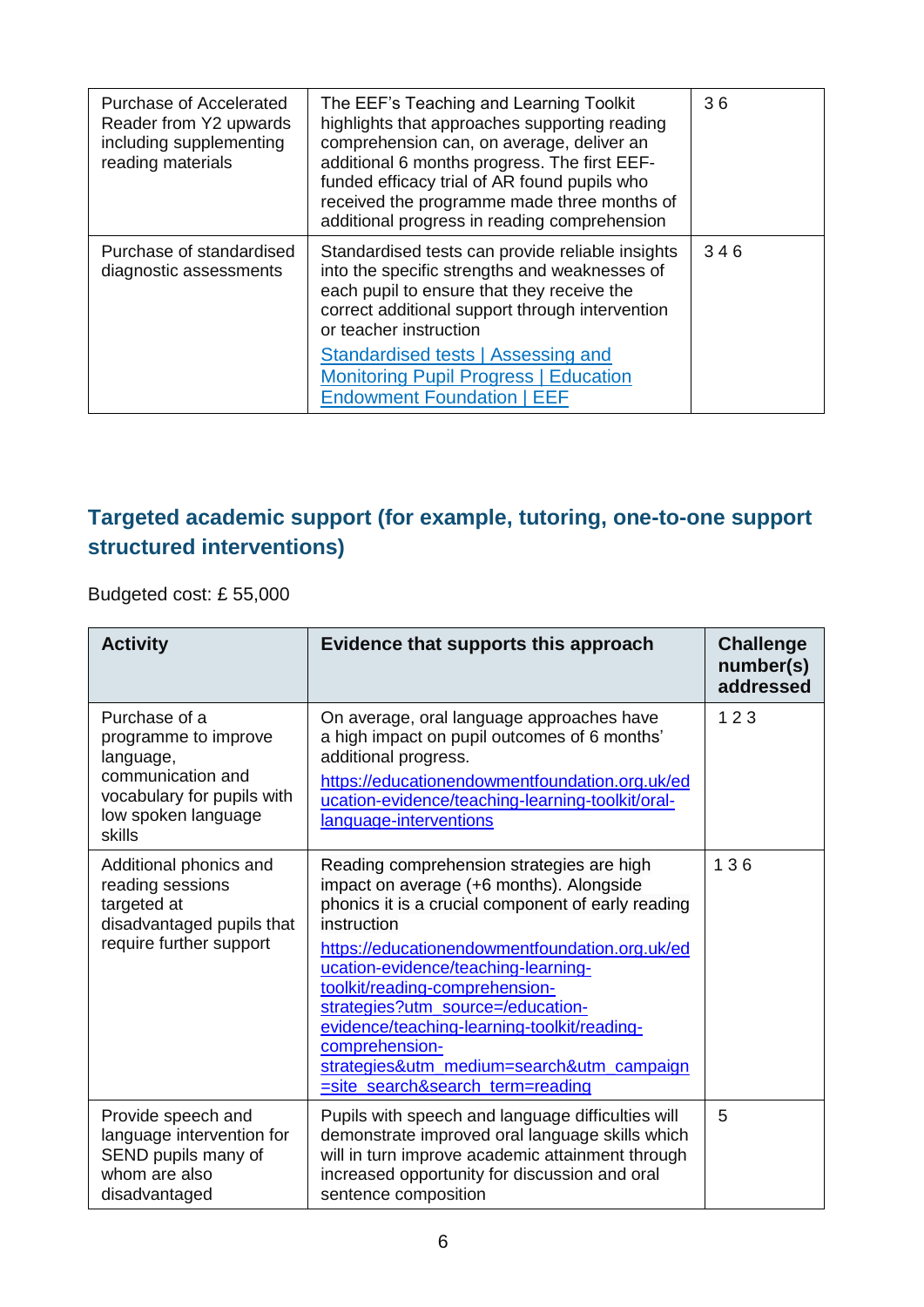| Provide school led<br>tutoring for pupils whose<br>education has been most<br>impacted by the<br>pandemic (a number of<br>these pupils are<br>disadvantaged, including<br>previous high attainers) | Tuition approaches can enable pupils to make<br>effective progress by providing intensive,<br>targeted academic support to those identified as<br>having low prior attainment or at risk of falling<br>behind.<br>https://educationendowmentfoundation.org.uk/ed<br>ucation-evidence/teaching-learning-toolkit/one-<br>to-one-tuition?utm_source=/education-<br>evidence/teaching-learning-toolkit/one-to-one-<br>tuition&utm_medium=search&utm_campaign=sit<br>e_search&search_term=tuition | 2346  |
|----------------------------------------------------------------------------------------------------------------------------------------------------------------------------------------------------|----------------------------------------------------------------------------------------------------------------------------------------------------------------------------------------------------------------------------------------------------------------------------------------------------------------------------------------------------------------------------------------------------------------------------------------------------------------------------------------------|-------|
| Provide learning support<br>assistants to deliver<br>structured interventions<br>to meet academic needs<br>of pupils                                                                               | Research on TAs delivering targeted<br>interventions in one-to-one or small group<br>settings shows a consistent impact on attainment<br>of approximately three to four additional months'<br>progress                                                                                                                                                                                                                                                                                       | 12345 |

#### **Wider strategies (for example, related to attendance, behaviour, wellbeing)**

Budgeted cost: £ 19,400

| <b>Activity</b>                                                                                                                                                                  | <b>Evidence that supports this</b><br>approach                                                                                                                                                                                                                                                                                | <b>Challenge</b><br>number(s)<br>addressed |
|----------------------------------------------------------------------------------------------------------------------------------------------------------------------------------|-------------------------------------------------------------------------------------------------------------------------------------------------------------------------------------------------------------------------------------------------------------------------------------------------------------------------------|--------------------------------------------|
| Provide wider<br>opportunities for<br>disadvantaged and<br>vulnerable pupils in<br>order to support<br>language and<br>communication and<br>positively impact on<br>pupils' SEMH | Evidence suggests that children from<br>disadvantaged backgrounds have, on<br>average, weaker SEL skills at all ages<br>than their more affluent peers. These<br>skills are likely to influence a range of<br>outcomes for pupils: lower SEL skills<br>are linked with poorer mental health and<br>lower academic attainment. | 167                                        |
| Subsidise trips and<br>visits costs for<br>disadvantaged pupils                                                                                                                  | Disadvantaged pupils may not have<br>access to the same level of social and<br>cultural experiences of their non-<br>disadvantaged peers                                                                                                                                                                                      | $\overline{7}$                             |
| Provide counselling<br>sessions for identified<br>pupils                                                                                                                         | Providing access to counselling meets<br>specific SEMH needs of disadvantaged<br>pupils and improves their well-being<br>which in turn promotes academic<br>engagement and attainment                                                                                                                                         | 67                                         |
| Contingency fund for<br>acute issues                                                                                                                                             | Experience has identified that we have<br>a need to set a small amount of funding<br>aside to respond quickly to needs that<br>have not yet been identified                                                                                                                                                                   | All                                        |

## **Total budgeted cost: £ 144, 400**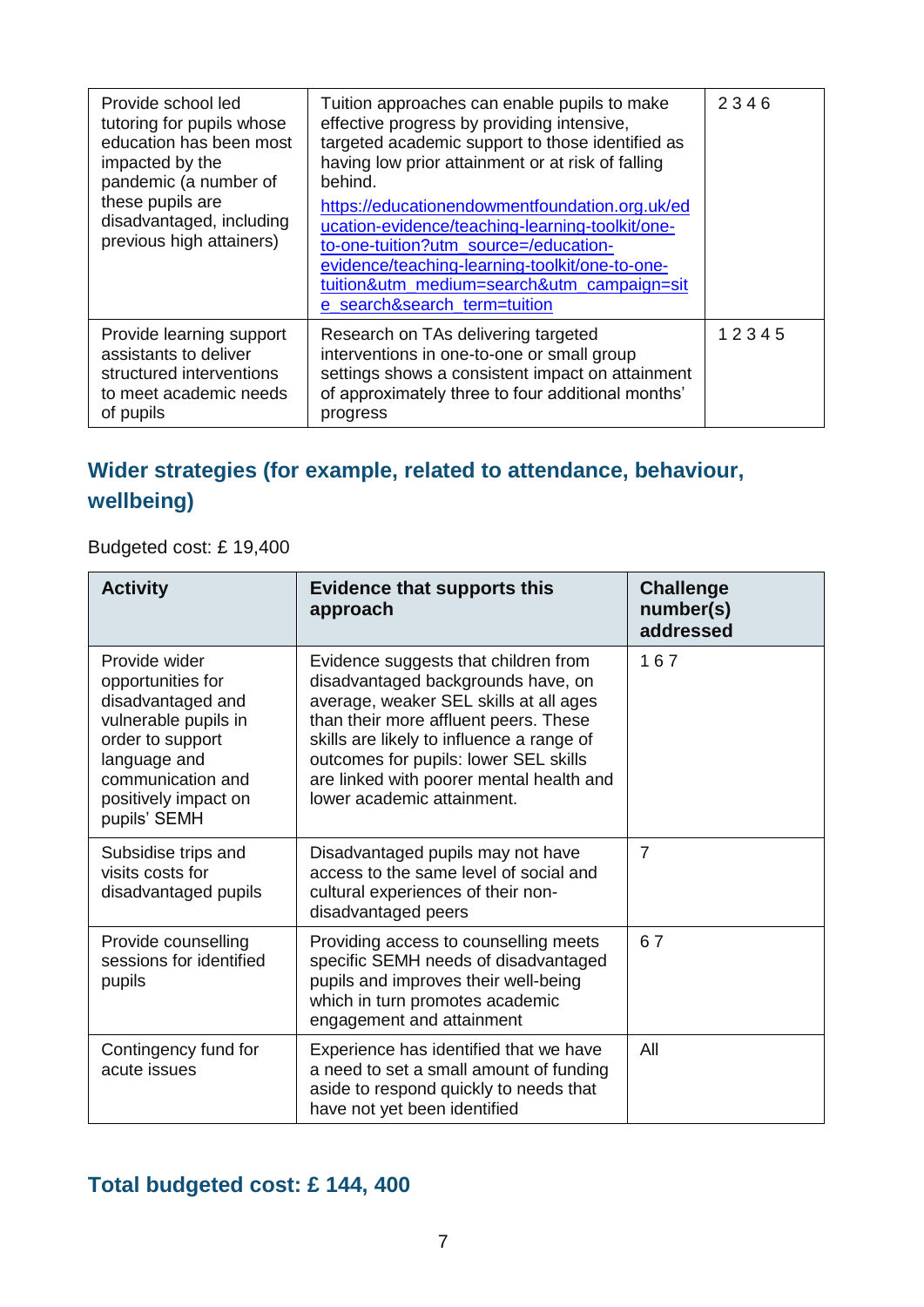# **Part B: Review of outcomes in the previous academic year**

#### **Pupil premium strategy outcomes**

This details the impact that our pupil premium activity had on pupils in the 2020 to 2021 academic year.

Our internal assessments during 2020/21 indicates that the performance of disadvantaged pupils continued to be lower than that of non-disadvantaged pupils in key areas of the curriculum. The outcomes we aimed to achieve in our previous strategy by the end of 2020/21 were therefore not fully realised.

| <b>EYFS GROUPS ON TRACK FOR GLD 2020 2021</b> |                 |                     |               |                |  |
|-----------------------------------------------|-----------------|---------------------|---------------|----------------|--|
|                                               |                 |                     |               |                |  |
| <b>GROUPS</b>                                 |                 | <b>ON TRACK GLD</b> |               | <b>OUTCOME</b> |  |
|                                               | <b>BASELINE</b> | <b>AUTUMN</b>       | <b>SPRING</b> | <b>SUMMER</b>  |  |
| Cohort (76)                                   | 61%             | 73%                 | 63%           | 80%            |  |
| <b>Boys (34)</b>                              | 49%             | 67%                 | 58%           | 68%            |  |
| <b>Girls (42)</b>                             | 71%             | 79%                 | 67%           | 90%            |  |
| <b>Disadvantaged (10)</b>                     | 33%             | 44%                 | 36%           | 70%            |  |
| <b>Non Disadvantaged (66)</b>                 | 65%             | 77%                 | 67%           | 82%            |  |
| <b>SEN (1)</b>                                | 0%              | 0%                  | 0%            | 0%             |  |
| <b>Non SEN (75)</b>                           | 61%             | 73%                 | 63%           | 81%            |  |
| <b>Autumn Born (23)</b>                       | 73%             | 77%                 | 73%           | 83%            |  |
| <b>Spring Born (25)</b>                       | 72%             | 84%                 | 72%           | 96%            |  |
| <b>Summer Born (28)</b>                       | 43%             | 61%                 | 46%           | 64%            |  |

| <b>2021 YEAR 2 FINAL TEACHER ASSESSMENT JULY 21</b> |                |                |              |  |                               |
|-----------------------------------------------------|----------------|----------------|--------------|--|-------------------------------|
| <b>AT NATIONAL</b>                                  | <b>Reading</b> | <b>Writing</b> | <b>Maths</b> |  | <b>RWM</b><br><b>Combined</b> |
| Cohort (78)                                         | 76%            | 60%            | 73%          |  | 55%                           |
| <b>Boys</b> (42)                                    | 74%            | 57%            | 71%          |  | 55%                           |
| <b>Girls (36)</b>                                   | 79%            | 63%            | 74%          |  | 55%                           |
| <b>Disadvantaged (12)</b>                           | 62%            | 31%            | 46%          |  | 23%                           |
| <b>Non Disadvantaged</b>                            | 53%            | 62%            | 78%          |  | 61%                           |
| <b>SEN (5)</b>                                      | 0%             | 0%             | 0%           |  | 0%                            |
| <b>Non SEN</b>                                      | 84%            | 66%            | 79%          |  | 60%                           |
| <b>National 2019</b>                                | 75%            | 69%            | 76%          |  | 65%                           |
| <b>ABOVE</b>                                        | 18%            | 9%             | 8%           |  | 5%                            |
| <b>Above National 2019</b>                          | 25%            | 15%            | 22%          |  | 11%                           |

| 2021 YEAR 6 FINAL TEACHER ASSESSMENTS - JULY 21 |                |                |              |            |            |
|-------------------------------------------------|----------------|----------------|--------------|------------|------------|
| <b>AT NATIONAL</b>                              | <b>Reading</b> | <b>Writing</b> | <b>Maths</b> | <b>GPS</b> | <b>RWM</b> |
| Cohort (89)                                     | 81%            | 72%            | 77%          | 72%        | 69%        |
| <b>Boys</b> (34)                                | 71%            | 63%            | 80%          | 63%        | 66%        |
| <b>Girls (55)</b>                               | 87%            | 78%            | 75%          | 78%        | 71%        |
| <b>Disadvantaged (23)</b>                       | 61%            | 48%            | 61%          | 48%        | 39%        |
| <b>Non Disadvantaged</b>                        | 87%            | 79%            | 81%          | 79%        | 76%        |
| <b>SEN (12)</b>                                 | 33%            | 17%            | 33%          | 17%        | 8%         |
| <b>Non SEN (77)</b>                             | 87%            | 80%            | 82%          | 80%        | 77%        |
| <b>National 2019</b>                            | 75%            | 78%            | 76%          |            | 64%        |
| <b>ABOVE</b>                                    | 22%            | 19%            | 20%          | 19%        | 12%        |
| <b>Above National 2019</b>                      | 28%            | 20%            | 24%          |            | 10%        |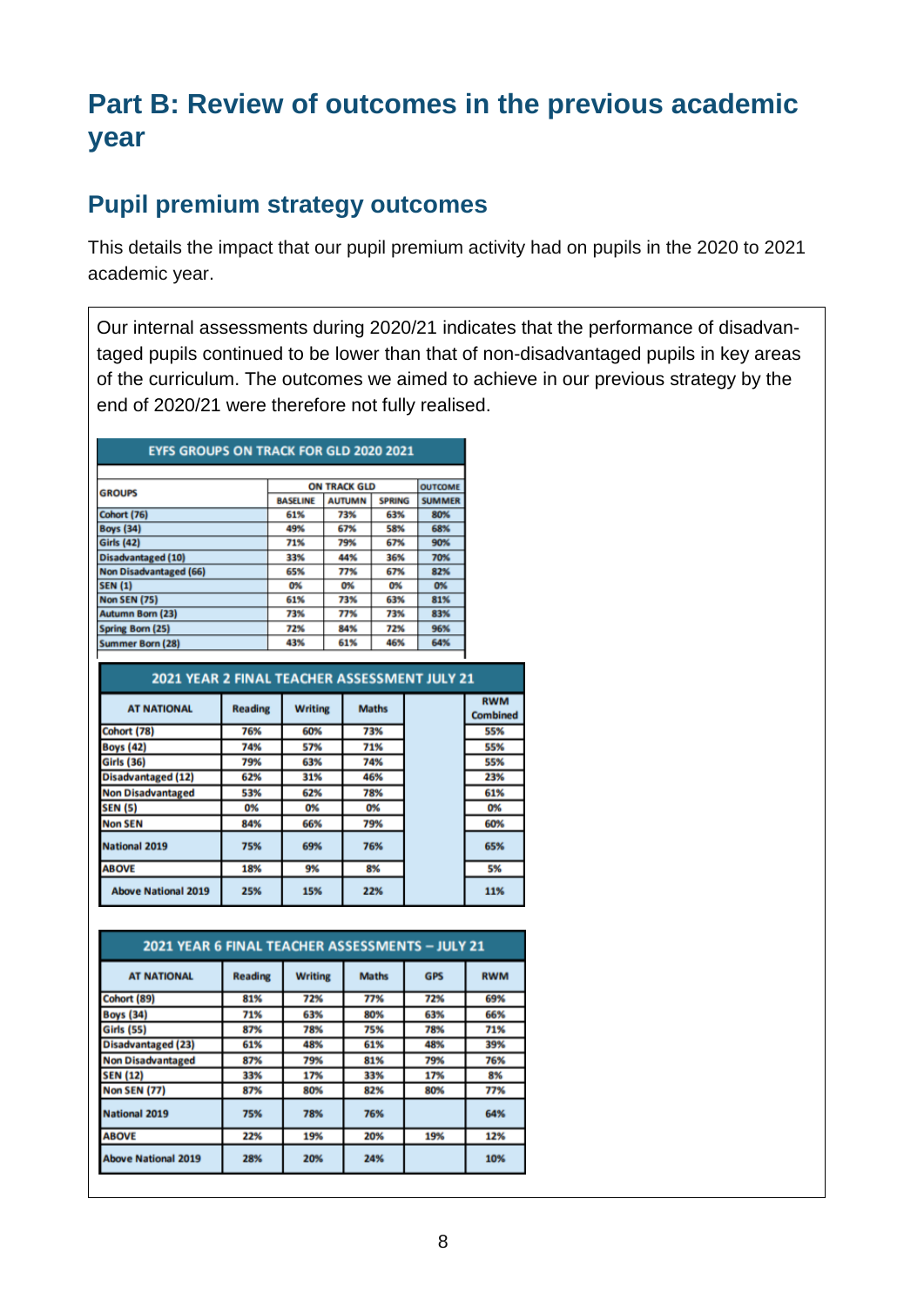Our assessment of the reasons for these outcomes points primarily to Covid-19 impact, which disrupted all our subject areas to varying degrees. As evidenced in schools across the country, school closure was most detrimental to our disadvantaged pupils, and they were not able to benefit from our pupil premium funded improvements to teaching and targeted interventions to the degree we had intended.

Our most vulnerable disadvantaged pupils were offered places in school but the uptake of these offers was disappointing. As a school, we maintained high quality teaching through our blended offer and provided access to Oak Academy to support the teaching taking place. Where pupils did not engage effectively with this learning offer, the impact on attainment was detrimental. For those pupils that accepted the offer of face to face teaching, disadvantaged pupils benefitted from smaller teaching groups and increased access to adult support in order to make accelerated progress over the period of closure.

School closures and the ongoing impact of COVID-19 limited pupil access to planned enrichments as part of the pupil premium strategy. Access to music tuition, trips & visits and funded accreditation through the YCT assessments were all impacted by the pandemic.

Investment in reading materials has enabled all pupils to engage in daily reading for pleasure which is tracked using Accelerated Reader and progress measured through STAR Reader and STAR Early Literacy which also provide diagnostic information to support intervention planning. This strategy will continue into 2021-22.

Observations indicated that pupil behaviour, wellbeing and mental health were significantly impacted last year, primarily due to COVID-19-related issues. Our funding enabled us to maintain support for the most vulnerable pupils during school closure and to also provide additional interventions when school re-opened. Additional outdoor learning and access to enrichment activities such as drumming and filming, promoted well-being of disadvantaged pupils during and after school closure. Funding also enabled us to provide paper packs for families that struggled to access printed materials and to respond quickly to the needs of an individual who required counselling.

#### **Externally provided programmes**

*Please include the names of any non-DfE programmes that you purchased in the previous academic year. This will help the Department for Education identify which ones are popular in England*